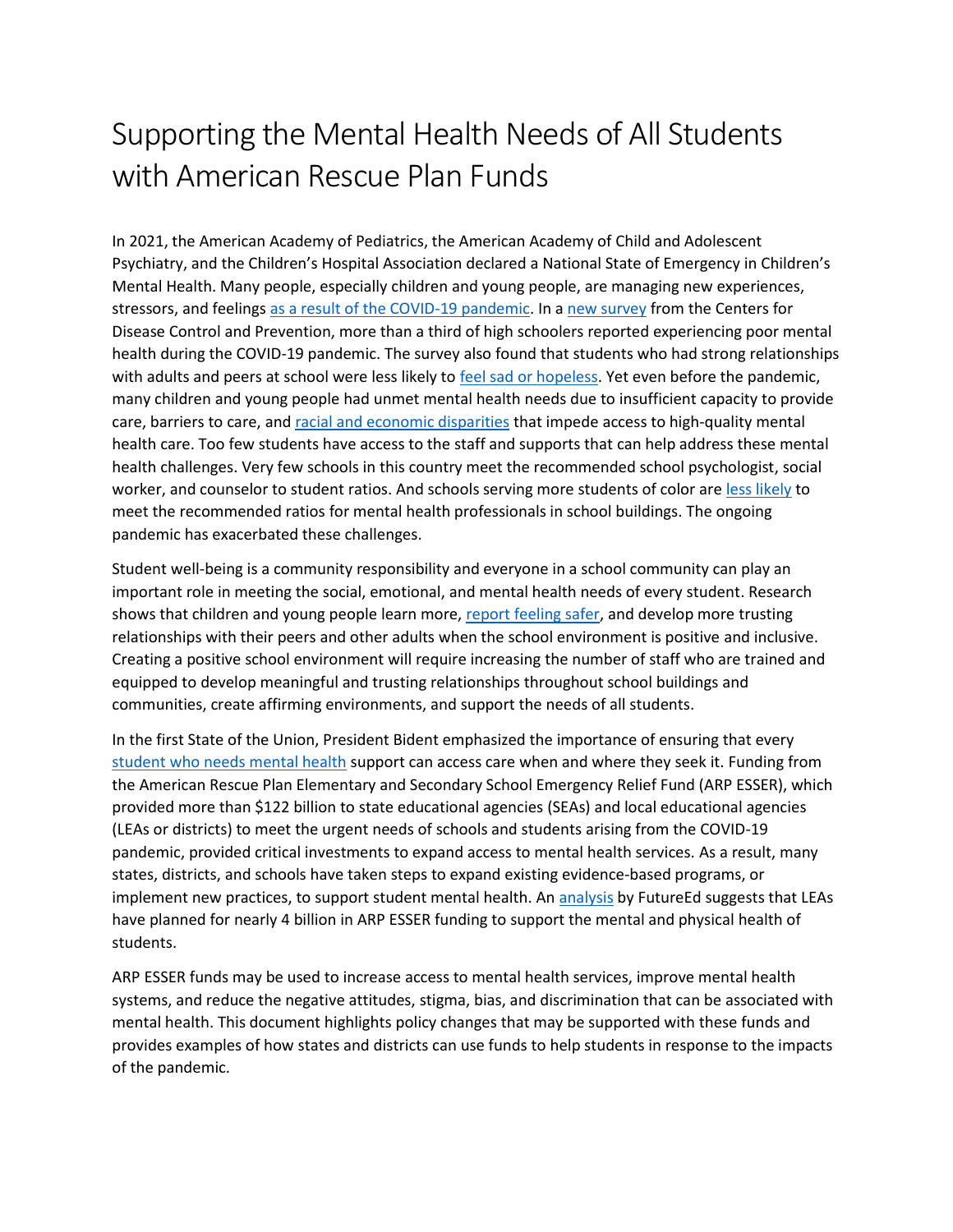## 1. Improve Access to High-Quality Mental Health Care

*Too few students have access to mental health professionals; for example, current estimates show there is a national ratio of [one school psychologist for every 1,211 students.](https://www.nasponline.org/research-and-policy/policy-priorities/critical-policy-issues/shortage-of-school-psychologists) In some states, the number of students is even higher. To help ensure students, teachers, and staff in school buildings have access to the care they need, districts may use ARP ESSER funds to:*

- **Create a positive and accessible process** for students, teachers, and staff to seek help and support. This process may include increasing mental health resources and support on school campuses and awareness of those resources and services. Taking a whole school approach to wellness can also create a more positive process for seeking support and services. Mental health literacy training for educators and staff can also be effective in helping students obtain mental health supports inside school buildings and in the community.
- **Use early intervention strategies.** Early interventions conducted by mental health staff are associated with [positive academic and developmental outcomes,](https://store.samhsa.gov/sites/default/files/d7/priv/pep19-school-guide.pdf) such as fewer disciplinary encounters, increased engagement, and elevated graduation rates.
- Ensure there is **sufficient access to high-quality mental health staff** (e.g., psychologists, counselors, social workers, and well-trained behavior specialists) within school buildings. Schools can leverage ARP ESSER funds to **hire additional staff,** develop plans for aligning activities across federal and state funding streams, prioritize activities that build local capacity to ensure efforts outlast specific funding sources, and develop comprehensive evaluation plans for adjusting supports based on data. ARP ESSER funds can also be used to set up processes and systems to bill Medicaid for health services, as eligible, including hiring or contracting with staff to do this work.
- **Reduce stigma** associated with seeking mental health support by: providing more information on mental health challenges and the supports available, investing in professional development of school staff, offering tele-mental health options, actively engaging students in health decisions, and actively engaging the wider school community (e.g., holding regular meetings about resources and make practice changes based on community feedback).
- Provide students **equitabl[e access to mental health services](https://www2.ed.gov/about/offices/list/ocr/docs/20210608-impacts-of-covid19.pdf) that are welcoming and inclusive**, with regard to race, sexual orientation, gender identity, intersex traits, ethnicity, culture, language, and disability including by increasing the [diversity of school counselors,](http://papers.cmulhern.com/Counselors_Mulhern.pdf) mental health professionals, social workers, psychologists, nurses, and other integrated support staff throughout the school building. [Increasing diversity](https://www.minorityhealth.hhs.gov/assets/pdf/HETF_Report_508_102821_9am_508Team%20WIP11-compressed.pdf) of mental health professionals can improve relatability and accessibility and reduce stigma.
	- $\circ$  Efforts to increase diversity in mental health professions in schools can be supported by using ARP [ESSER funds](https://oese.ed.gov/files/2021/05/ESSER.GEER_.FAQs_5.26.21_745AM_FINALb0cd6833f6f46e03ba2d97d30aff953260028045f9ef3b18ea602db4b32b1d99.pdf) to offer loan forgiveness and service scholarships, create or strengthen district partnerships with Historically Black Colleges and Universities, Tribal Colleges and Universities, and Minority Serving Institutions, and create career pathways in high schools.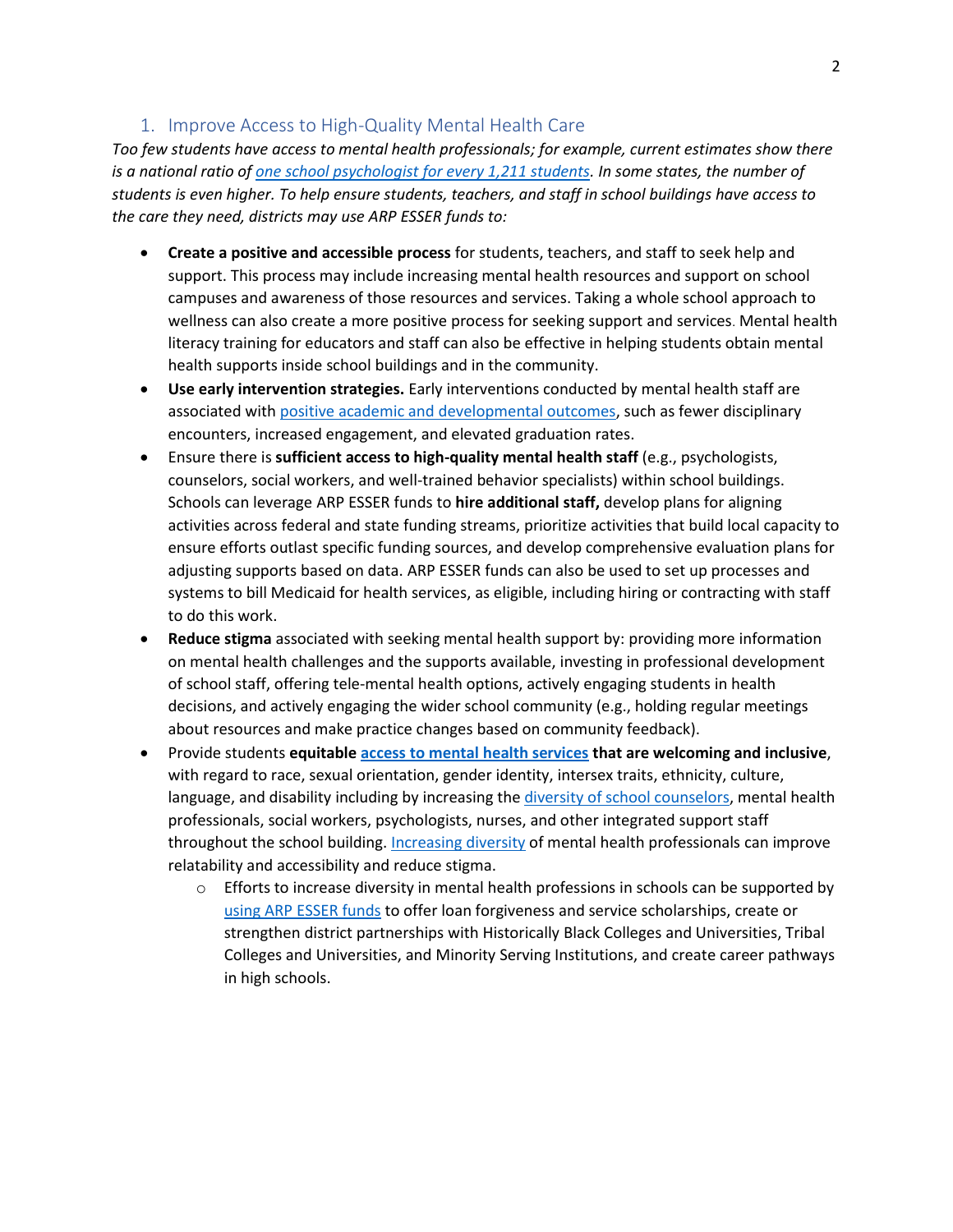## 2. Improve Communication and Transparency about Mental Health Supports with the Wider School Community

*ARP ESSER funding may be used to meaningfully engage families and students and establish two-way communication between schools, mental health programs, and families to improve access to and awareness of available mental health resources. To improve communication and engagement with the wider school community, schools and districts can:*

- **Use accessible language** and ensure that all school materials and mental health personnel communicate in a language understood by multilingual families and students and is accessible to persons with disabilities. Public schools are obligated to ensure meaningful communication with parents with limited English proficiency in a language they can understand. <sup>1</sup> Public schools must also ensure that communications with families and students with disabilities are as effective as communications with others, and this obligation extends to a public school's web content, as discussed in the [Department of Justice's recent guidance on web accessibility](https://beta.ada.gov/web-guidance/#fnref:1) and the Americans with Disabilities Act<sup>2</sup>. Schools may use ARP ESSER funds to meet or go beyond these legal obligations in order to ensure all students and families are able to access mental health resources at school.
- Establish a **home visit program and provide support** and time for educators and/or mental health professionals to perform home visits and meetings with families and guardians.
- **Increase awareness of available school and district human resources support** for all staff, including where to find mental health support and who to contact and when.
- **Leverage local wellness resources** from local health departments, community partners, or federal resources to provide wellness services to students, teachers, and staff remotely or in person.
- 3. Implement and Integrate Evidence-Based Approaches to Social, Emotional, and Mental Well-Being

*District and school leaders can use ARP ESSER funds to collect and use data to determine the specific needs of students and staff and ensure that those needs are being matched with the right resources. These data can help school and district leaders consider the context that influences the social, emotional, and mental well-being of students. Schools and districts can intentionally integrate social and emotional supports with academics and promote mental health as a positive part of education. To better implement and integrate evidence-based practices, schools and districts can:*

• **Use reliabl[e school climate and other surveys](https://safesupportivelearning.ed.gov/edscls)** to determine areas of improvement for educators, students, and families and to monitor progress toward improving in areas of need.

<sup>&</sup>lt;sup>1</sup> Title VI of the Civil Rights Act of 1964 requires school districts to provide English learner students equal opportunities to meaningfully participate in all programs and activities of the school district, including counseling services.

 $2$  Subtitle A of Title II of the Americans with Disabilities Act protects qualified individuals with disabilities from discrimination on the basis of disability in services, programs, and activities provided by state and local government entities. Section 504 of the Rehabilitation Act of 1973 also protects qualified individuals with disabilities from discrimination on the basis of disability, and applies to federally conducted and assisted programs or activities.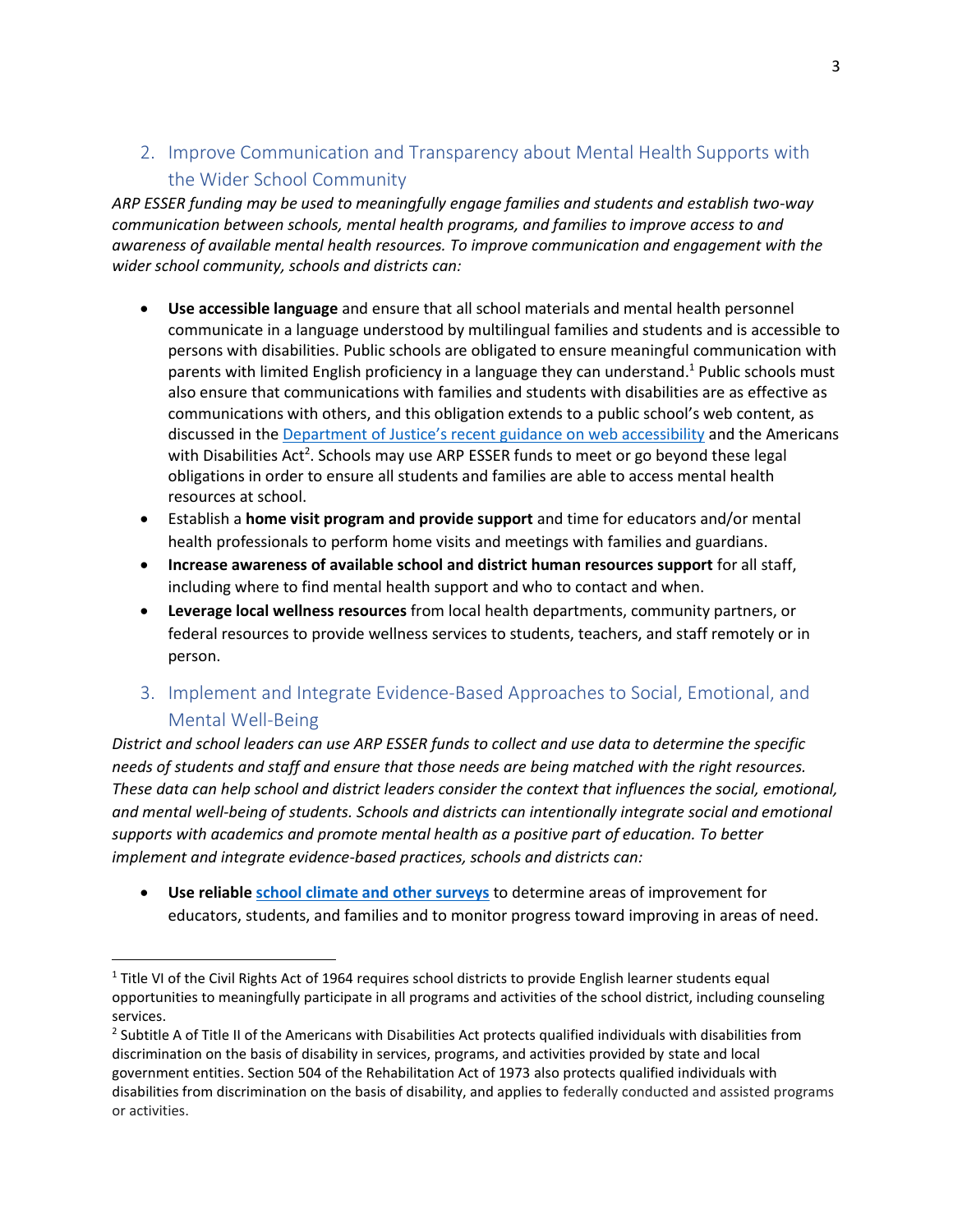- Use **existing data sources** like attendance, academic, and discipline data to identify students in need of additional supports and guide improvement.
- **Create student-teacher advisory groups** and provide professional development to educators leading these groups. School leaders can build time in the schedule for these groups to regularly meet to build strong teacher-student relationships and improve school engagement.
- **Implement and integrate [evidence-based practices](https://www.tandfonline.com/doi/full/10.1080/15582159.2019.1651980) within a Multi-Tiered System of Supports (MTSS)**. Within MTSS it is important to establish positive, predictable, and safe environments. This effort [includes](https://www2.ed.gov/documents/students/supporting-child-student-social-emotional-behavioral-mental-health.pdf) creating a positive, safe, affirming, and welcoming school environment for the entire school community; building strong relationships between students and staff; establishing consistent routines; promoting and reinforcing positive expectations; delivering rigorous, engaging, and culturally and linguistically inclusive instruction; using screening tools to plan, implement, and assess instruction; and providing clear and supportive feedback to students.
- Develop and implement **discipline policies and practices that reflect an instructional and inclusive rather than punitive and exclusionary approach** and emphasize preventive practices and strategies that support the development of social, emotional, and mental health needs. Use **restorative justice programs** and other evidence-based initiatives that are more effective and that are culturally responsive and support the social, emotional well-being of all students.
- **Train all staff in school buildings** on how they can support the well-being of students within their specific roles, recognize student diversity, and specifically affirm populations who have [experienced inequities,](https://www.minorityhealth.hhs.gov/assets/pdf/HETF_Report_508_102821_9am_508Team%20WIP11-compressed.pdf) to ensure mental health supports build on students' strengths and are welcoming and inclusive.
- **Expand community schools**[. ARP funds can be used to support community schools](https://oese.ed.gov/files/2021/07/21-0138-ARP-Community-Schools-OMB-and-OS-Approved-071421-1.pdf) which are well-positioned to meet the needs of students and families by providing well-coordinated and comprehensive supports, including mental and physical health care. ARP ESSER funds, along with other federal, state, and local funds, can be used to create and expand community schools.

**Examples of State and District Mental Health and Whole-Child Initiatives Supported by ARP ESSER Investments**

The Alaska Department of Education and Early Development is using funds to support in-house school social workers who will assist district staff with social work tasks in rural and remote districts.

The Hawaii Department of Education has provided and will provide ARP ESSER funding for school counselors and social workers to expand much-needed services to students during summer 2021 and summer 2022.

The Kansas State Department of Education will address a state-wide shortage in licensed professionals trained to support students coming out of the pandemic. This program will include a Grow Your Own Counselor model that encourages districts to identify candidates and employ them as student services coordinators while they develop their skills in an approved school counseling graduate program.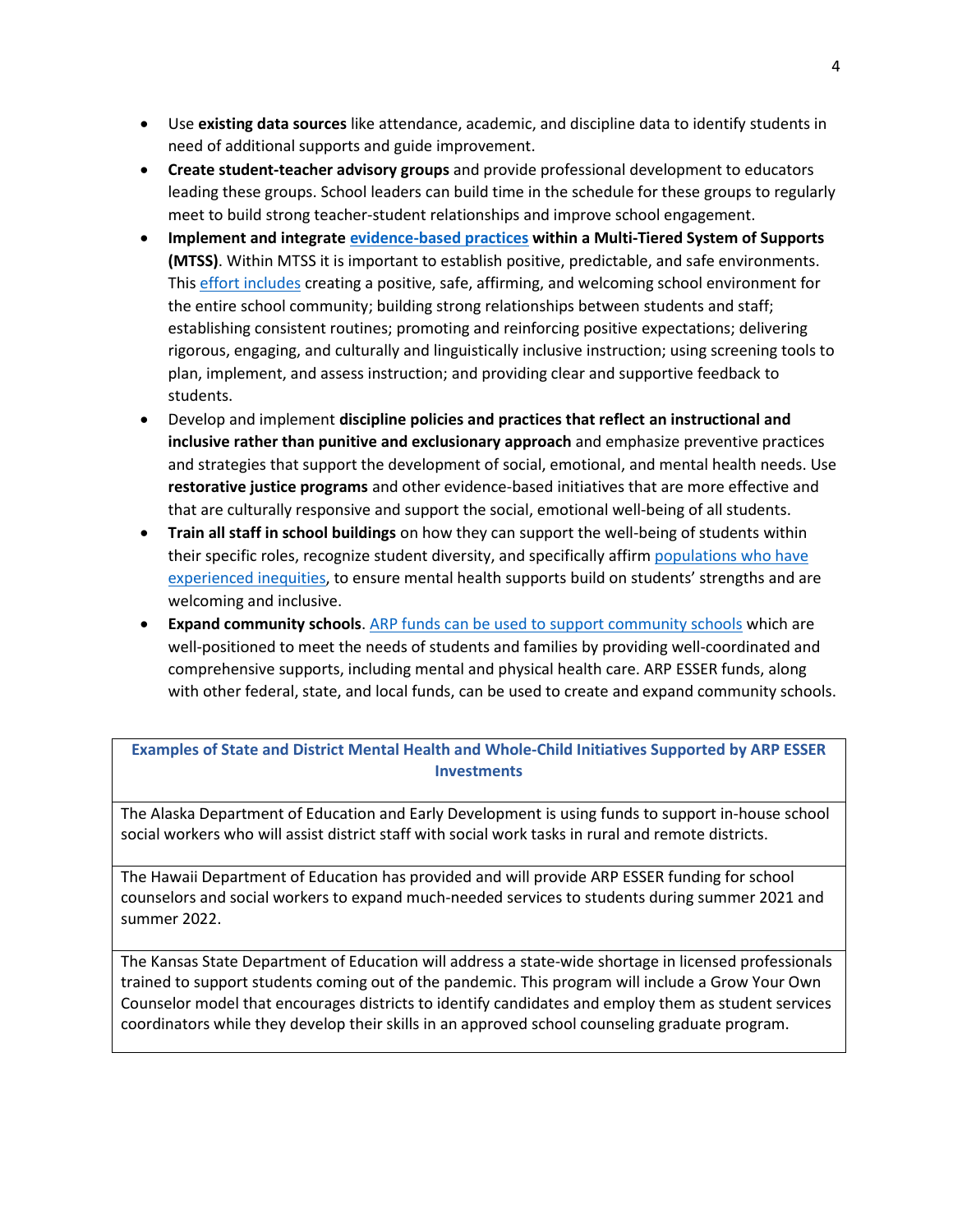The Maine School Administrative District 11 is dedicating a portion of ARP ESSER funds to hire additional social workers in each school. Additional funding will support a mental health smartphone app for students.

The Maryland State Department of Education will use a portion of ARP ESSER funds to address students' mental health needs, including \$10 million in funds to support regional Maryland School Mental Health Response Program teams, and \$3.2 million to address adverse childhood experiences.

The Minnesota Department of Education is using ARP ESSER funds to support districts and charter schools in hiring licensed school counselors, nurses, social workers, and psychologists to help provide early intervention to support students' social, emotional, and mental health.

The New Jersey Department of Education will use a portion of its ARP ESSER state set-aside to establish a grant to districts to support the hiring of staff, including counselors, to address students' and educators' mental health and social and emotional needs.

The Oklahoma State Department of Education (OSDE) is using a portion of the state's ARP ESSER funding to hire new school counselors, mental health professionals, and recreational therapists due to an identified shortage in the state. OSDE has awarded grants for 222 school counselors and 94 licensed mental health professionals, and has awarded 42 contracts for mental health services. It has also launched a School Counselor Corps grant program to allow districts to apply for funding to increase the number of school counselors, licensed mental health professionals, licensed recreational therapists, and/or mental health contract services.

The Puerto Rico Department of Education (PRDE) will use ARP ESSER funds to hire more school health staff and evaluate the effectiveness of social-emotional health interventions. PRDE plans to use ARP ESSER funds to recruit 429 school nurses and 116 school psychologists. In addition, to help schools identify and respond to the impact of the pandemic on student well-being, PRDE will support schools by performing initial screenings for all students, identifying students in need of support, and addressing students' mental and behavioral health needs. An interdisciplinary social-emotional team will assist teachers through this process.

The Rhode Island Department of Education, using the state's 21st Century Community Learning Centers grant model as a guide, will use ARP ESSER funds to support partnerships between districts and community-based organizations. Applicants for funding must provide evidence of a strong partnership between the district and one or more community-based organizations and include evidence of the program addressing family engagement and social and emotional learning.

The Washington, D.C. Office of the State Superintendent of Education is expanding its Comprehensive School Based Behavioral Health System to expand access to clinical services in public schools across the District of Columbia. This support ensures schools are fully staffed with behavioral health providers to deliver multi-tiered behavioral health services and supports that are essential to the well-being of students and help prevent more complex, lifelong behavioral health challenges.